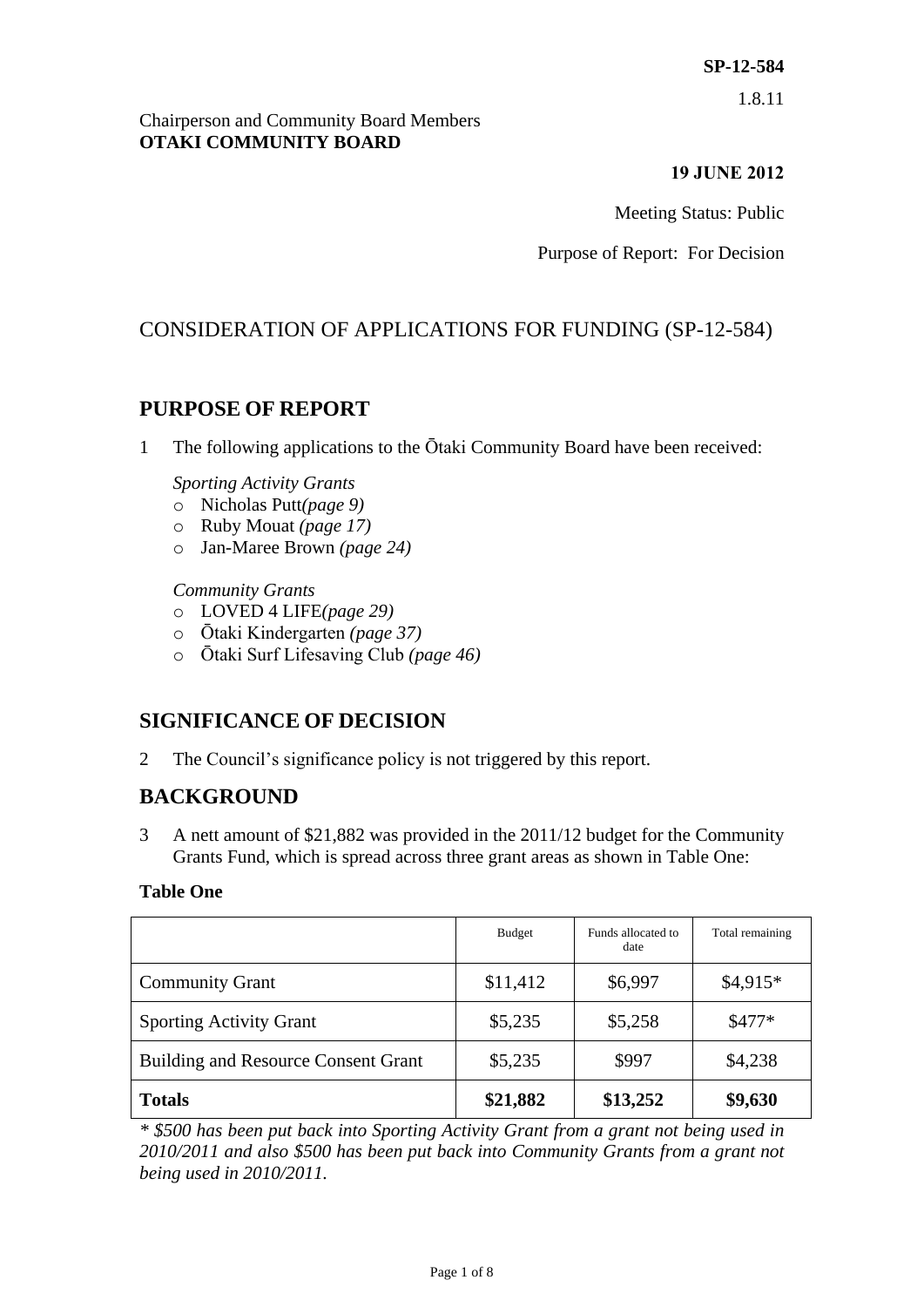## **CONSIDERATIONS**

Issues

- 4 Grants are allocated in accordance with established criteria (copies attached).
- 5 Three applications have been received for the Sporting Activity Grant.
- 6 Three applications have been received for the Community Grant.

#### *Applications to the Sporting Activity Grants Fund*

- 7 Nicholas Putt *(page 9)*
	- 7.1 Nicholas Putt has applied for a grant for \$500 to assist with the costs of attending an Outward Bound course.
	- *7.2* This application can be considered under Eligible Purposes: *1. Unique or infrequent sports and active recreation events which are important to the Ōtaki Ward; 2. Special events that will promote the town and enhance opportunities within the town; 3. Activities that encourage the development of sports and active recreation activities within the Ōtaki Ward; 4. Unique and especially meritorious effort in sport or recreation events that otherwise meet none of the above criteria, at the discretion of the Board.*
- 8 Ruby Mouat *(page 17)*
	- 8.1 Ruby Mouat has applied for a grant for \$500 to assist with the costs of attending an Outward Bound course.
	- *8.2* This application can be considered under Eligible Purposes: *1. Unique or infrequent sports and active recreation events which are important to the Ōtaki Ward; 2. Special events that will promote the town and enhance opportunities within the town; 3. Activities that encourage the development of sports and active recreation activities within the Ōtaki Ward; 4. Unique and especially meritorious effort in sport or recreation events that otherwise meet none of the above criteria, at the discretion of the Board.*
- 9 Jan-Maree Brown *(page 24)*
	- 9.1 Jan-Maree Brown has applied for a grant for \$500 to assist with the costs of attending the Triathlon World Champs in Spain in July.
	- *9.2* This application can be considered under Eligible Purposes: *1. Unique or infrequent sports and active recreation events which are important to the Ōtaki Ward; 2. Special events that will promote the town and enhance opportunities within the town; 3. Activities that encourage the development of sports and active recreation activities within the Ōtaki Ward; 4. Unique and especially meritorious effort in sport or recreation events that otherwise meet none of the above criteria, at the discretion of the Board.*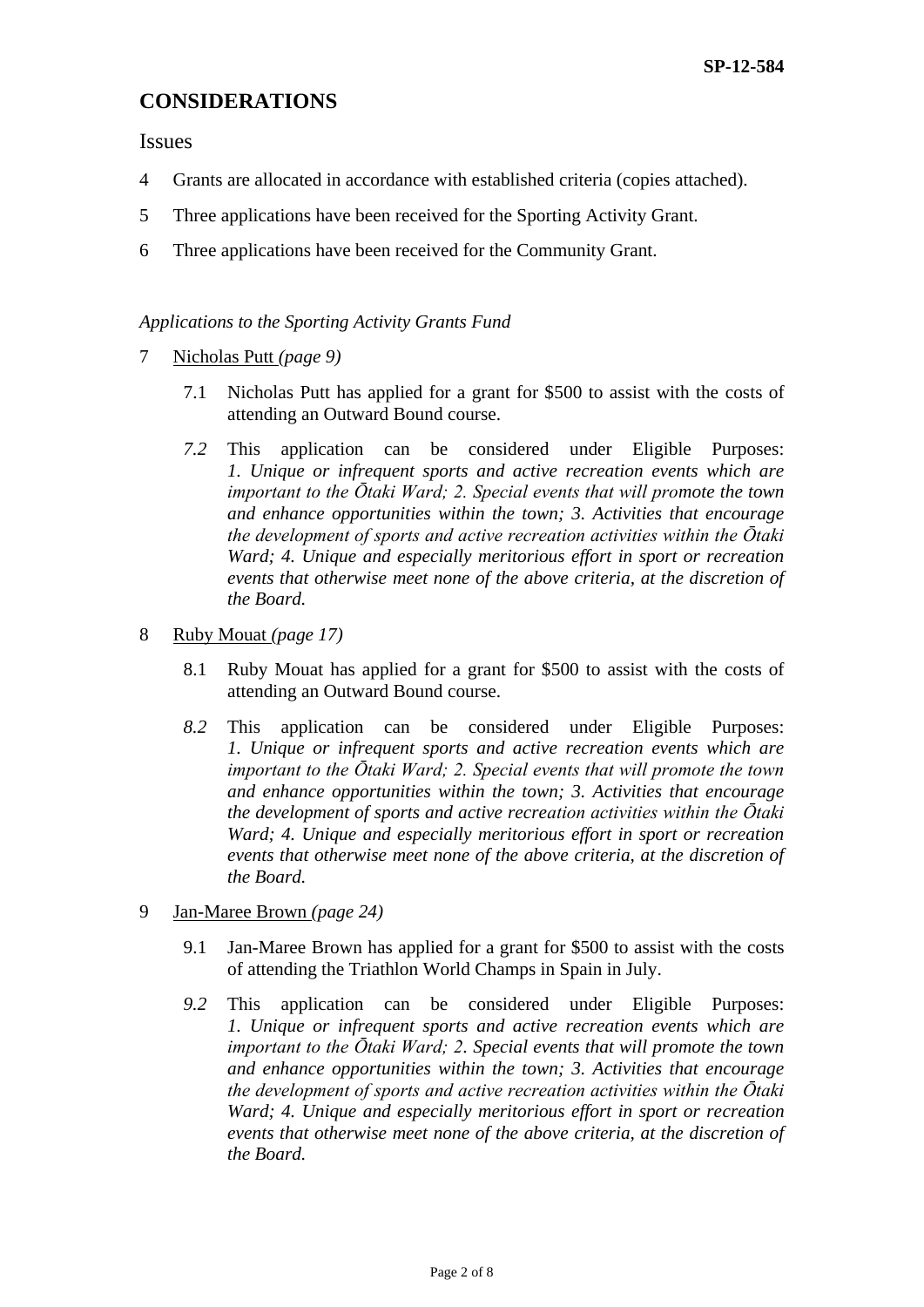- 10 LOVED 4 LIFE (*page 29)*
	- 10.1 LOVED 4 LIFE has applied for a grant for \$500 to assist with quilt and meal costs.
	- 10.2 This application can be considered under Eligibility Purposes 3: *Activities that encourage the development of cultural, environmental, social or educational activities within the local district.*
- 11 Ōtaki Kindergarten (*page 37)*
	- 11.1 Ōtaki Kindergarten has applied for a grant for \$500 to assist with costs of having a presentation by the Brainwave Trust to the parents at the kindergarten.
	- 11.2 This application can be considered under Eligibility Purposes 3: *Activities that encourage the development of cultural, environmental, social or educational activities within the local district.*
- 12 Ōtaki Surf Lifesaving (*page 46)*
	- 12.1 Ōtaki Surf Lifesaving has applied for a grant for \$500 to assist with costs of pool fees at Haruatai Park for training members.
	- 12.2 This application can be considered under Eligibility Purposes 3: *Activities that encourage the development of cultural, environmental, social or educational activities within the local district.*

### Financial Considerations

- 13 An amount of \$21,882 was provided in the 2011/12 budget for the Community Grants Fund.
- 14 The following list shows all grants made from the Ōtaki Community Grants, Sporting Activity Grants and the Building & Resource Consents Grants in the 2011/12 financial year for the Board's consideration:

| Meeting<br>Date | <b>Recipient</b>                                | Amount   | <b>Purpose of Grant</b>                                                                                                      | <b>Report Back</b><br><b>Received</b> |
|-----------------|-------------------------------------------------|----------|------------------------------------------------------------------------------------------------------------------------------|---------------------------------------|
| 26/7/11         | Laura Petersen                                  | \$500.00 | To assist with the costs of<br>travelling to France for a college<br>trip.                                                   | Received $7/12/11$                    |
| 26/7/11         | Otaki College Parent<br>Group Te Kāhui<br>Mātua | \$200.00 | To assist with the costs of<br>hosting an official ceremony to<br>bless the new carvings for the<br>entrance to the College. | Received $12/9/11$                    |

Community Grants (58932097)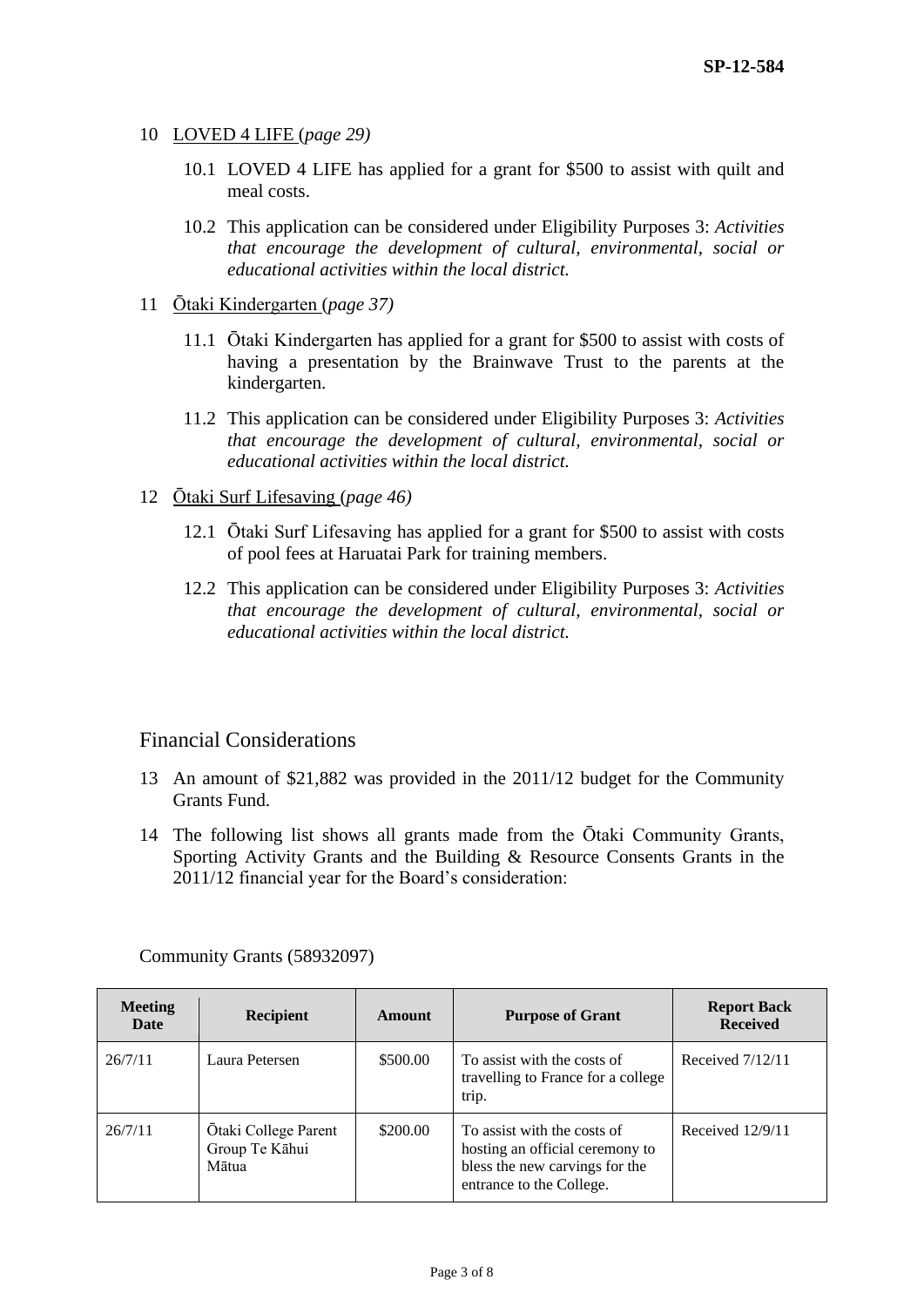| 6/9/11   | Lets Sing Otaki                                  | \$250.00 | To assist with the costs of<br>running the Lets Sing Otaki<br>community singing group.                                  | Received 3/11/11  |
|----------|--------------------------------------------------|----------|-------------------------------------------------------------------------------------------------------------------------|-------------------|
| 6/9/11   | Waitohu Home &<br>School Assn                    | \$500.00 | To assist with the costs of<br>security for the Fireworks<br>Extravaganza in November.                                  | Reminded 1/6/12   |
| 6/9/11   | Ōtaki Volunteer Fire<br><b>Brigade</b>           | \$267    | To assist with the costs of costs<br>for the Annual Honours<br>Presentation Evening in<br>September.                    | Received 7/11/11  |
| 6/9/11   | Diabetes NZ<br>Horowhenua                        | \$180    | To assist with the costs of<br>running Diabetes NZ<br>Horowhenua.                                                       | Received 1/6/12   |
| 6/9/11   | Ōtaki-Horowhenua<br>College Senior Study<br>Tour | \$400    | To assist with the costs of the<br>Senior Study Tour of Japan<br>2011.                                                  | Received 14/2/12  |
| 18/10/11 | Ngati Haumia/Ngati<br>Toarangatira               | \$500    | To assist with the costs of<br>hosting an event on Waitangi<br>Day 2012.                                                | Received 27/3/12  |
| 29/11/11 | Birthright Otaki                                 | \$300    | To assist with the costs of<br>running the Big Dig at Otaki<br>Beach.                                                   | Reminded 1/6/12   |
| 29/11/11 | Otaki Volunteer<br><b>Community Patrols</b>      | \$500    | To assist with Patrol Costs.                                                                                            | Reminded 1/6/12   |
| 29/11/11 | Horowhenua Adult<br><b>Literacy Services</b>     | \$500    | To assist with the costs of<br>starting up a new Literacy<br>Service for Otaki residents.                               | Reminded 1/6/12   |
| 29/11/11 | Te Horo School                                   | \$500    | To assist with the costs of<br>providing entertainment for the<br>Community Christmas Carols in<br>Te Horo.             | Received 29/12/11 |
| 29/11/11 | Otaki Christmas in the<br>Park                   | \$500    | To assist with the costs of<br>running the Otaki Christmas in<br>the Park 2011 event.                                   | Reminded 1/6/12   |
| 29/11/11 | Kapiti Coast Harness<br>Racing Club              | \$500    | To assist with the costs of<br>childrens entertainment for the<br><b>Summer Festival Harness Sport</b><br>Annual Event. | Received 12/3/12  |
| 14/02/12 | Iris Te Kahuwharariki<br>Ngawhare                | \$500    | To assist with the costs of<br>planting fruit and vegetables at<br>the Tahuna Flats garden.                             |                   |
| 14/02/12 | <b>St Peter Chanel</b><br>School                 | \$500    | To assist with the costs of<br>reinstating the power to the<br>school swimming pool.                                    |                   |
| 27/3/12  | Parkinsons Society<br>Kapiti/Horowhenua          | \$400    | To assist wit the increased costs<br>of providing a field officer<br>service to members                                 |                   |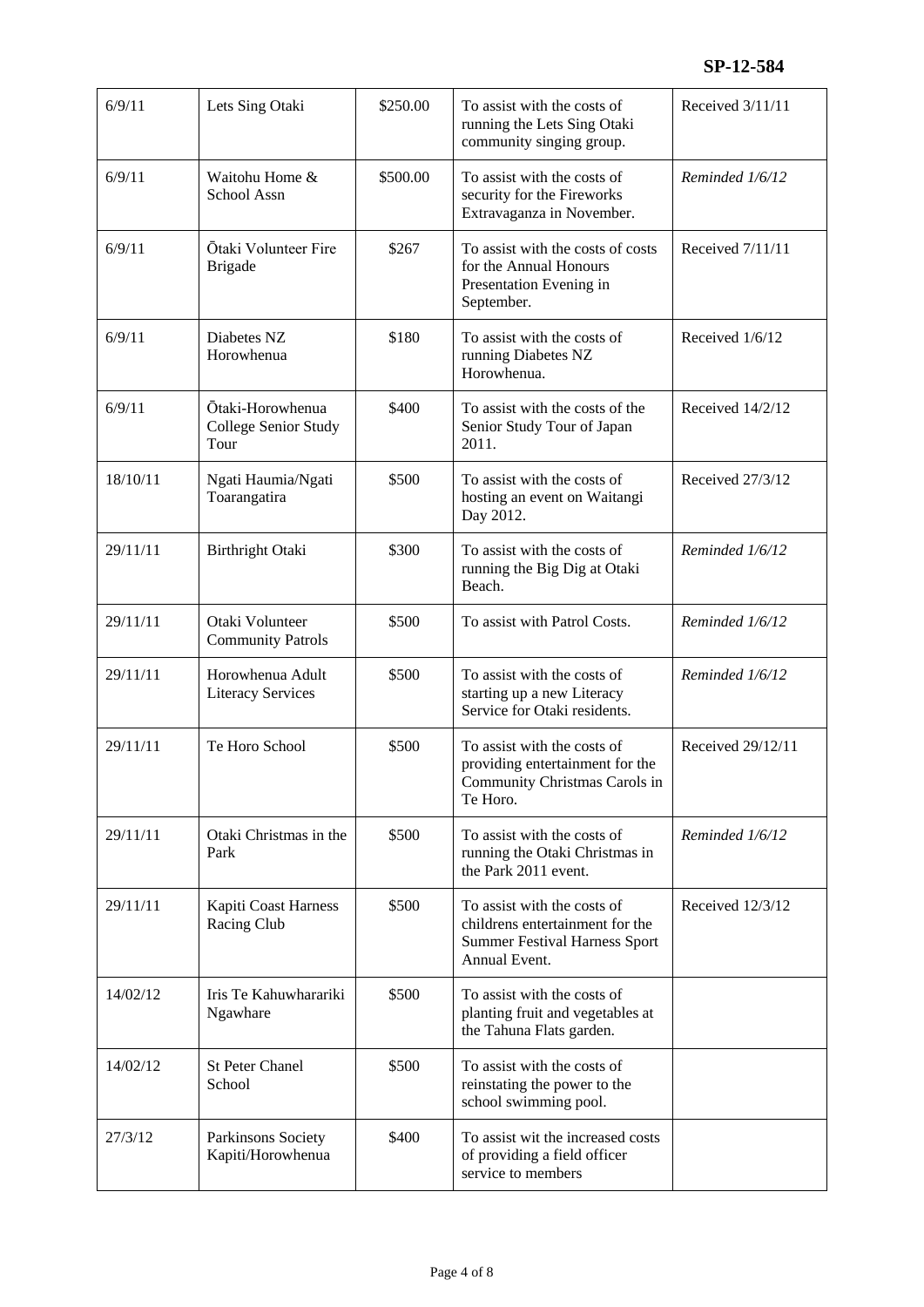### **SP-12-584**

|                              | Kapiti Hearing Trust | \$500                                     | Returned to the $-\bar{O}$ taki<br>Community Board due to not<br>installing the system. |
|------------------------------|----------------------|-------------------------------------------|-----------------------------------------------------------------------------------------|
| <b>Total Budget</b>          |                      | \$11,412                                  |                                                                                         |
| <b>Total Granted to date</b> |                      | \$6,997                                   |                                                                                         |
| <b>Total Remaining</b>       |                      | \$4,915<br>(Including)<br>\$500 returned) |                                                                                         |

# Sporting Activity Grants (58937097)

| <b>Meeting</b><br>Date | Recipient                                     | <b>Amount</b> | <b>Purpose of Grant</b>                                                                                               | <b>Report Back</b><br><b>Received</b> |
|------------------------|-----------------------------------------------|---------------|-----------------------------------------------------------------------------------------------------------------------|---------------------------------------|
| 26/7/11                | Daisy Davis                                   | \$500.00      | To assist with the costs of<br>attending Regional and National<br>swimming meets from July<br>2011 to March 2012.     | Received 5/3/12                       |
| 26/7/11                | Alana Fraser                                  | \$500.00      | To assist with the costs of<br>attending the NZ U15 Girls<br>Development Tour in Australia.                           | Received 8/9/11                       |
| 26/7/11                | Toangina & Te<br>Rangiamohia Nikora-<br>Davis | \$500.00      | To assist with the costs of<br>attending the NZ Touch Rugby<br>Girls and Boys Elite Academy<br>in Rotorua in October. | Received 6/9/11                       |
| 26/7/11                | Ōtaki College Senior<br>A Netball Team        | \$500.00      | To assist with the costs of<br>attending the lower North Island<br>Netball Competition in August.                     | Received 8/9/11                       |
| 26/7/11                | <b>Big Bang Adventure</b><br>Race             | \$414.00      | To assist with some of the costs<br>for the Big Bang adventure<br>Race in November.                                   | Received 25/11/11                     |
| 6/9/11                 | Morehu Connor-<br>Phillips                    | \$500.00      | To assist with the costs of going<br>to Queensland with the NZ<br>Under 17 Boys Touch Team.                           | Reminded 31/5/12                      |
| 6/9/11                 | Te Aranui Doyle                               | \$200.00      | To assist with the costs of<br>attending the Wgtn Provincial<br>U13 programme 2011                                    | Reminded 1/6/12                       |
| 18/10/11               | <b>Otaki Athletics Club</b>                   | \$100         | To assist with the costs of<br>running the 2011-2012 season.                                                          |                                       |
| 18/10/11               | Rahui Junior Touch                            | \$100         | To assist with the costs of<br>running a 12 week touch<br>module for the Otaki<br>Community.                          | Reminded 31/5/12                      |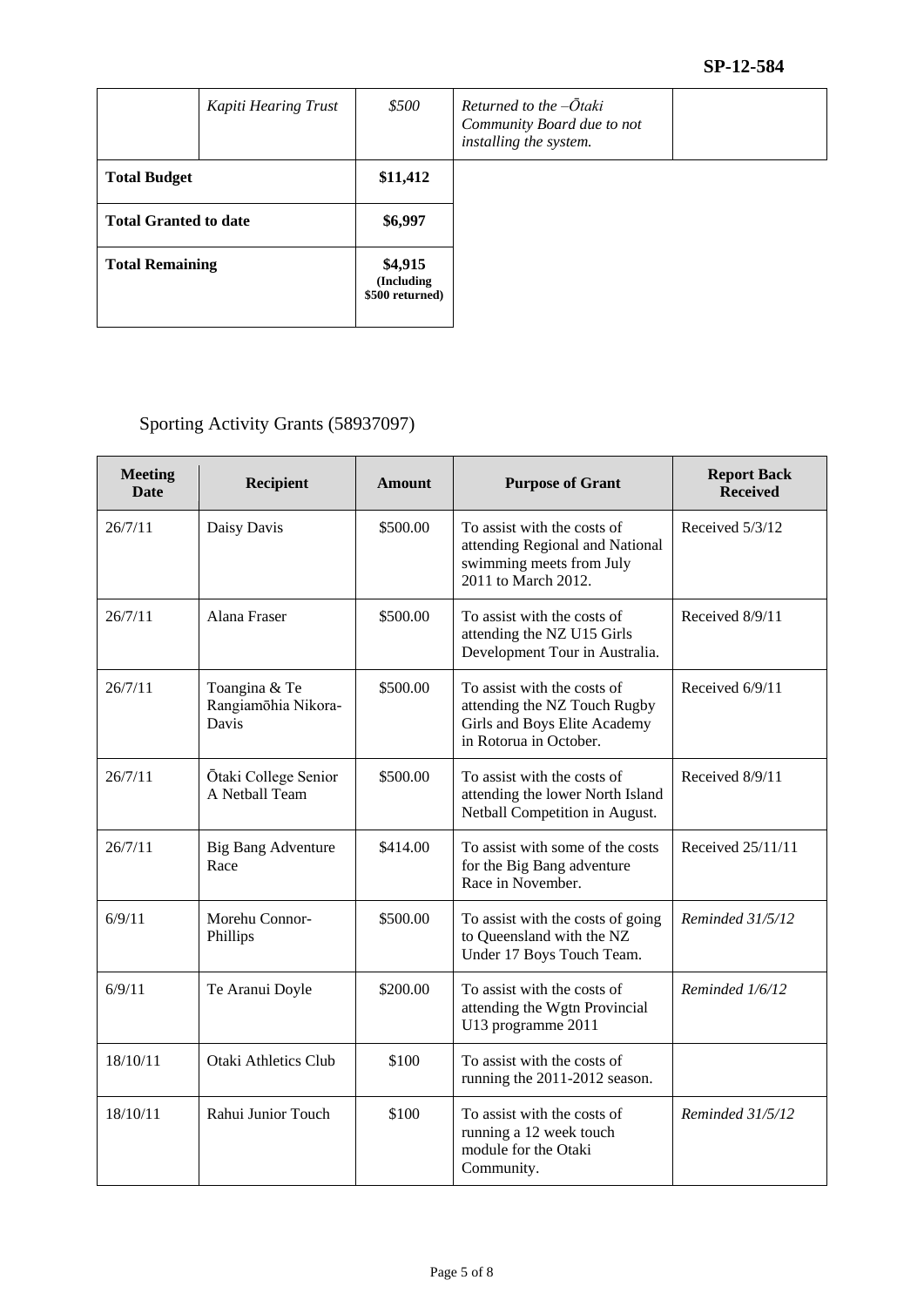| 18/10/11                     | Nga Hapu o Otaki<br>Touch                            | \$100                                  | To assist with the costs of<br>taking 3 teams to the Maori<br>Touch Nationals in December.                                                       | Reminded 31/5/12 |
|------------------------------|------------------------------------------------------|----------------------------------------|--------------------------------------------------------------------------------------------------------------------------------------------------|------------------|
| 18/10/11                     | Campbell Collins                                     | \$100                                  | To assist with the costs of<br>attending the Ricki Herbert<br>Academy in Sydney.                                                                 | Received 11/6/12 |
| 18/10/11                     | Otaki College Junior<br>Girls 'A' Volleyball<br>Team | \$100                                  | To assist with the costs of<br>attending the North Island<br>Junior Volleyball Champs in<br>Tauranga.                                            | Received 9/12/11 |
| 18/10/11                     | Marcus Thompson                                      | \$100                                  | To assist with the costs of going<br>to the Asia-Oceania Zone<br>Paralympic Qualifiers in Korea.                                                 | Reminded 1/6/12  |
|                              | <b>Cameron Adams</b>                                 | \$500                                  | Returned to the Otaki<br>Community Board due to not<br>travelling to Australia.                                                                  |                  |
| 29/11/11                     | Joshua Pain                                          | \$100                                  | To assist with the costs of<br>attending the Ricki Herbert<br>Football Academy.                                                                  | Received 29/2/12 |
| 14/02/12                     | Mikaira Blackler                                     | \$250                                  | To assist with the costs of<br>attending the Touch NZ Youth<br>Nationals in Nelson.                                                              | Received 27/3/12 |
| 14/02/12                     | Matauraura Blackler                                  | \$250                                  | To assist with the costs of<br>attending the Touch NZ Youth<br>Nationals in Nelson.                                                              | Received 27/3/12 |
| 27/03/12                     | Whiti Te Ra Sports<br>Club                           | \$244                                  | To assist with the costs of<br>ground fees.                                                                                                      | Received 3/5/12  |
| 27/03/12                     | Otaki College Waka<br>Ama U19 Girls Team             | \$400                                  | To assist with the costs of<br>travelling to Rotorua for<br>National Competitions.                                                               | Received 8/5/12  |
| 8/5/12                       | Jordan Winterburn-<br>Lancaster                      | \$300                                  | To assist with the costs of<br>attending a tournament in<br>Australia with the NZ under 17<br>mixed team in October.                             |                  |
| 8/5/12                       | Otaki Gymnastics<br>Club                             | \$490                                  | To assist with the costs of<br>coaching at the Club.                                                                                             |                  |
| <b>Total Budget</b>          |                                                      | \$5,235                                |                                                                                                                                                  |                  |
| <b>Total Granted to date</b> |                                                      | \$5,258                                |                                                                                                                                                  |                  |
| <b>Total Remaining</b>       |                                                      | \$477<br>(Including<br>\$500 returned) | *Please note that the \$490 for the Gymnastics club is not<br>coming out of the 2011/2012 as it was granted in a<br>previous year and not spent. |                  |
|                              |                                                      |                                        |                                                                                                                                                  |                  |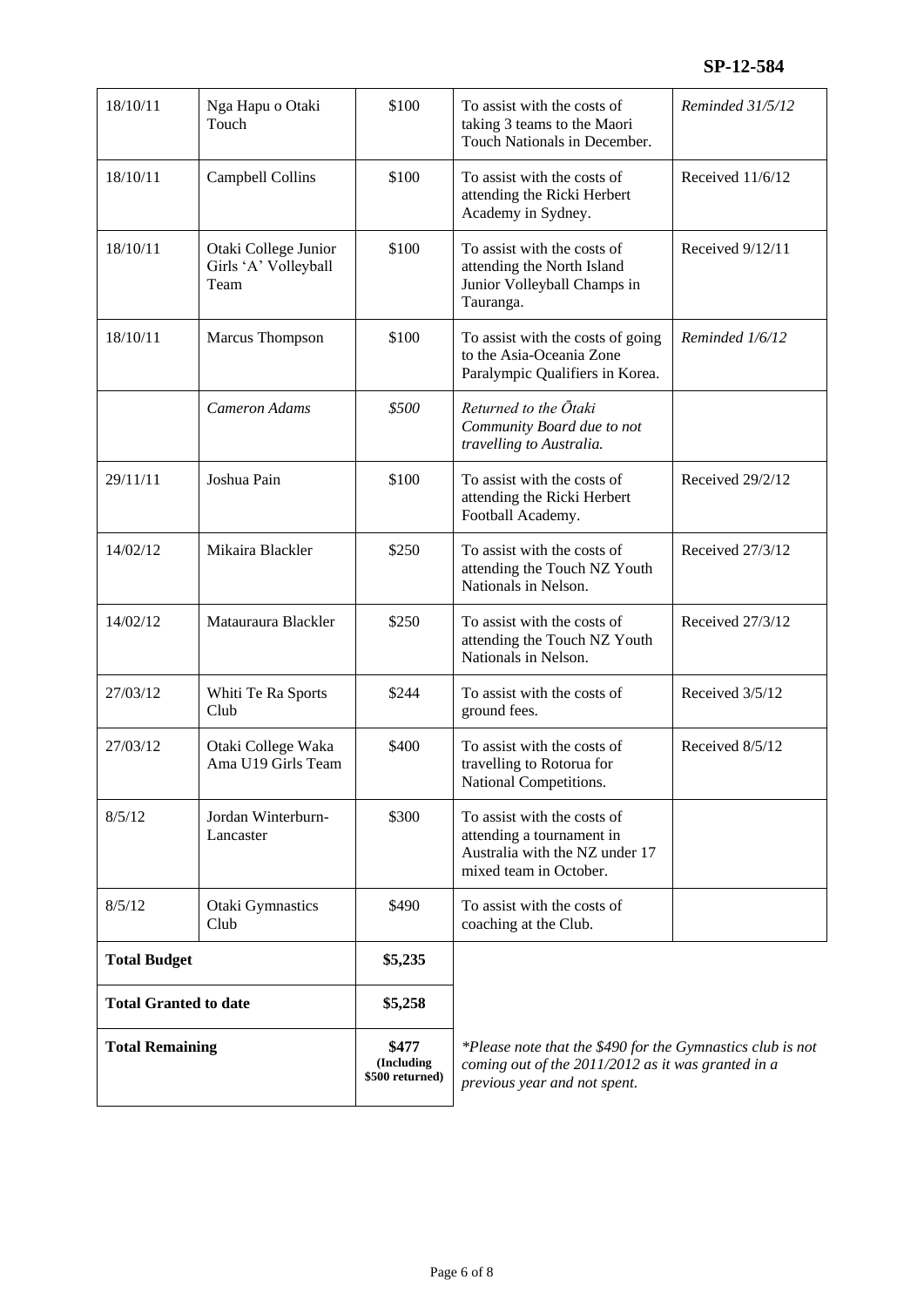| <b>Meeting</b><br><b>Date</b> | <b>Recipient</b>                       | Amount   | <b>Purpose of Grant</b>                                                                              | <b>Report Back</b><br><b>Received</b> |
|-------------------------------|----------------------------------------|----------|------------------------------------------------------------------------------------------------------|---------------------------------------|
| 26/7/11                       | <b>Big Bang Adventure</b><br>Race      | \$192.00 | To assist with some of the costs<br>for the Big Bang adventure<br>Race in November.                  | Received $25/11/11$                   |
| 6/9/11                        | Ōtaki Volunteer Fire<br><b>Brigade</b> | \$233    | To assist with the costs of costs<br>for the Annual Honours<br>Presentation Evening in<br>September. | Received 11/11/11                     |
| 6/9/11                        | Diabetes NZ<br>Horowhenua              | \$72     | To assist with the costs of<br>running Diabetes NZ<br>Horowhenua.                                    | Received $1/6/12$                     |
| 29/11/11                      | Te Kura Kaupapa<br>Maori o Te Rito     | \$500    | To assist with the costs of<br>facility hire for the Wiki<br>Hakinakina.                             | Received $23/12/11$                   |
| <b>Total Budget</b>           |                                        | \$5,235  |                                                                                                      |                                       |
| <b>Total Granted to date</b>  |                                        | \$997    |                                                                                                      |                                       |
| <b>Total Remaining</b>        |                                        | \$4,238  |                                                                                                      |                                       |

#### Building and Resource Consent Grants (58936097)

#### Delegation

15 The Ōtaki Community Board has the authority to:

"consider and approve the allocation of community-based grant funds as deemed appropriate under agreed criteria of both existing schemes and any granting schemes that may be approved through the Annual Plan process or the Long Term Council Community Plan (LTCCP) process."

#### Other Considerations

16 There are no other considerations relating to this report.

### **RECOMMENDATIONS**

- 17 That the Ōtaki Community Board approves a funding grant to be made to Nicholas Putt of \$.................... from the Sporting Activity Grants Fund, to assist with the costs of attending an Outward Bound course. (*page 9 )*
- 18 That the Ōtaki Community Board approves a funding grant to be made to Ruby Mouat of \$.................... from the Sporting Activity Grants Fund, to assist with the costs of attending an Outward Bound course.(*page 17)*